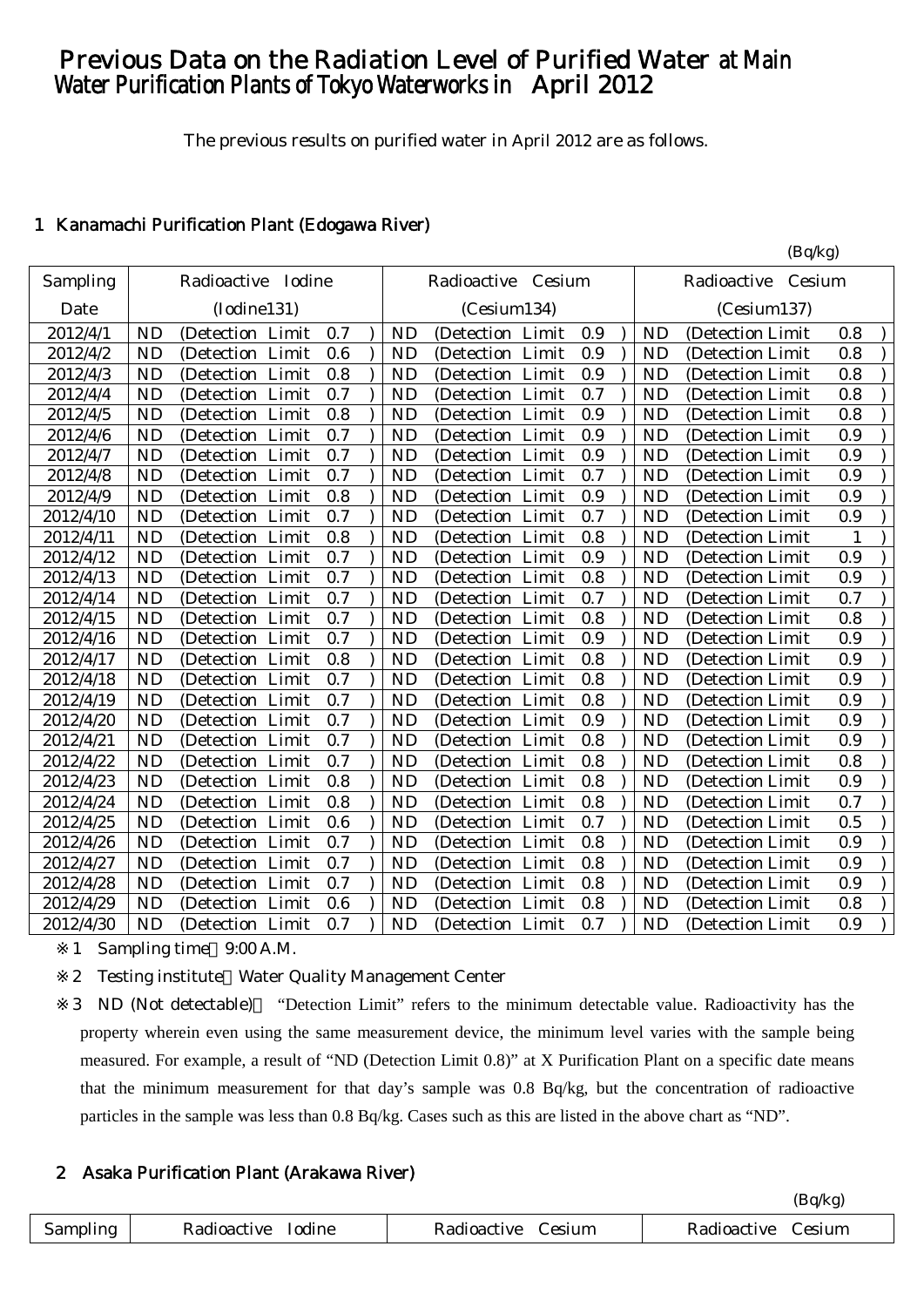| Date      |           | (Iodine131)          |     |           | (Cesium134)      |     |           | (Cesium137)       |     |  |
|-----------|-----------|----------------------|-----|-----------|------------------|-----|-----------|-------------------|-----|--|
| 2012/4/1  | <b>ND</b> | (Detection Limit)    | 0.8 | <b>ND</b> | (Detection Limit | 0.8 | <b>ND</b> | (Detection Limit) | 0.9 |  |
| 2012/4/2  | ND        | (Detection Limit)    | 0.8 | <b>ND</b> | (Detection Limit | 0.9 | ND        | (Detection Limit) | 0.9 |  |
| 2012/4/3  | <b>ND</b> | (Detection Limit     | 0.7 | <b>ND</b> | (Detection Limit | 0.9 | <b>ND</b> | (Detection Limit  | 1   |  |
| 2012/4/4  | <b>ND</b> | (Detection Limit     | 0.8 | <b>ND</b> | (Detection Limit | 0.8 | <b>ND</b> | (Detection Limit) | 0.9 |  |
| 2012/4/5  | ND        | (Detection<br>Limit  | 0.8 | <b>ND</b> | (Detection Limit | 0.8 | <b>ND</b> | (Detection Limit) | 0.9 |  |
| 2012/4/6  | <b>ND</b> | (Detection Limit     | 0.7 | <b>ND</b> | (Detection Limit | 0.7 | <b>ND</b> | (Detection Limit  | 0.7 |  |
| 2012/4/7  | <b>ND</b> | (Detection Limit     | 0.8 | <b>ND</b> | (Detection Limit | 0.9 | <b>ND</b> | (Detection Limit) | 1   |  |
| 2012/4/8  | <b>ND</b> | (Detection Limit)    | 0.8 | <b>ND</b> | (Detection Limit | 0.8 | <b>ND</b> | (Detection Limit  | 0.9 |  |
| 2012/4/9  | <b>ND</b> | (Detection Limit     | 0.7 | <b>ND</b> | (Detection Limit | 0.9 | <b>ND</b> | (Detection Limit  | 0.9 |  |
| 2012/4/10 | ND        | (Detection Limit     | 0.7 | <b>ND</b> | (Detection Limit | 0.8 | <b>ND</b> | (Detection Limit) | 0.9 |  |
| 2012/4/11 | <b>ND</b> | (Detection Limit     | 0.8 | <b>ND</b> | (Detection Limit | 0.8 | <b>ND</b> | (Detection Limit  | 0.9 |  |
| 2012/4/12 | <b>ND</b> | (Detection Limit)    | 0.7 | <b>ND</b> | (Detection Limit | 0.8 | <b>ND</b> | (Detection Limit) | 0.8 |  |
| 2012/4/13 | ND        | (Detection Limit     | 0.8 | <b>ND</b> | (Detection Limit | 0.8 | <b>ND</b> | (Detection Limit) | 0.8 |  |
| 2012/4/14 | <b>ND</b> | (Detection Limit     | 0.8 | <b>ND</b> | (Detection Limit | 0.8 | <b>ND</b> | (Detection Limit  | 0.7 |  |
| 2012/4/15 | <b>ND</b> | (Detection Limit)    | 0.8 | <b>ND</b> | (Detection Limit | 0.9 | <b>ND</b> | (Detection Limit) | 0.8 |  |
| 2012/4/16 | <b>ND</b> | (Detection Limit     | 0.7 | <b>ND</b> | (Detection Limit | 0.8 | <b>ND</b> | (Detection Limit) | 0.8 |  |
| 2012/4/17 | <b>ND</b> | (Detection Limit     | 0.7 | <b>ND</b> | (Detection Limit | 0.8 | <b>ND</b> | (Detection Limit  | 0.9 |  |
| 2012/4/18 | <b>ND</b> | (Detection Limit     | 0.7 | <b>ND</b> | (Detection Limit | 0.8 | <b>ND</b> | (Detection Limit  | 0.9 |  |
| 2012/4/19 | <b>ND</b> | (Detection Limit     | 0.8 | <b>ND</b> | (Detection Limit | 0.8 | <b>ND</b> | (Detection Limit  | 0.8 |  |
| 2012/4/20 | <b>ND</b> | (Detection Limit     | 0.8 | <b>ND</b> | (Detection Limit | 0.8 | <b>ND</b> | (Detection Limit  | 0.9 |  |
| 2012/4/21 | <b>ND</b> | (Detection Limit     | 0.7 | <b>ND</b> | (Detection Limit | 0.8 | <b>ND</b> | (Detection Limit  | 0.9 |  |
| 2012/4/22 | <b>ND</b> | Limit<br>(Detection) | 0.8 | <b>ND</b> | (Detection Limit | 0.8 | <b>ND</b> | (Detection Limit  | 0.9 |  |
| 2012/4/23 | <b>ND</b> | (Detection Limit     | 0.8 | <b>ND</b> | (Detection Limit | 0.8 | <b>ND</b> | (Detection Limit) | 0.9 |  |
| 2012/4/24 | <b>ND</b> | (Detection Limit     | 0.7 | <b>ND</b> | (Detection Limit | 0.8 | <b>ND</b> | (Detection Limit  | 0.8 |  |
| 2012/4/25 | <b>ND</b> | (Detection Limit)    | 0.7 | <b>ND</b> | (Detection Limit | 0.5 | <b>ND</b> | (Detection Limit  | 0.7 |  |
| 2012/4/26 | <b>ND</b> | (Detection Limit)    | 0.7 | <b>ND</b> | (Detection Limit | 0.8 | <b>ND</b> | (Detection Limit) | 0.9 |  |
| 2012/4/27 | <b>ND</b> | (Detection Limit     | 0.8 | <b>ND</b> | (Detection Limit | 0.6 | <b>ND</b> | (Detection Limit) | 0.8 |  |
| 2012/4/28 | <b>ND</b> | (Detection Limit     | 0.8 | <b>ND</b> | (Detection Limit | 0.8 | <b>ND</b> | (Detection Limit  | 0.8 |  |
| 2012/4/29 | <b>ND</b> | (Detection Limit)    | 0.7 | <b>ND</b> | (Detection Limit | 0.7 | <b>ND</b> | (Detection Limit) | 0.9 |  |
| 2012/4/30 | <b>ND</b> | (Detection Limit     | 0.7 | <b>ND</b> | (Detection Limit | 0.8 | <b>ND</b> | (Detection Limit) | 0.8 |  |
|           |           |                      |     |           |                  |     |           |                   |     |  |

1 Sampling time 9:00 A.M.

2 Testing institute Water Quality Management Center

3 ND (Not detectable) "Detection Limit" refers to the minimum detectable value. Radioactivity has the property wherein even using the same measurement device, the minimum level varies with the sample being measured. For example, a result of "ND (Detection Limit 0.8)" at X Purification Plant on a specific date means that the minimum measurement for that day's sample was 0.8 Bq/kg, but the concentration of radioactive particles in the sample was less than 0.8 Bq/kg. Cases such as this are listed in the above chart as "ND".

4 4/25 Arakawa River, Tamagawa River

# 3 Ozaku Purification Plant (Tamagawa River)

|           |     |                    |     |           |                       |     |     | (Bq/kg)               |     |  |
|-----------|-----|--------------------|-----|-----------|-----------------------|-----|-----|-----------------------|-----|--|
| Sampling  |     | Radioactive Iodine |     |           | Radioactive<br>Cesium |     |     | Radioactive<br>Cesium |     |  |
| Date      |     | (Iodine131)        |     |           | (Cesium134)           |     |     | (Cesium137)           |     |  |
| 2012/4/1  | ND  | (Detection Limit)  | 0.6 | <b>ND</b> | (Detection Limit)     | 0.8 | ND. | (Detection Limit)     |     |  |
| 2012/4/2  | ND  | (Detection Limit)  | 0.8 | ND.       | (Detection Limit)     | 0.8 | ND. | (Detection Limit)     | 0.9 |  |
| 2012/4/3  | ND  | (Detection Limit)  | 0.7 | <b>ND</b> | (Detection Limit)     | 0.6 | ND. | (Detection Limit)     | 0.7 |  |
| 2012/4/4  | ND. | (Detection Limit)  | 0.8 | ND        | (Detection Limit)     | 0.9 | ND. | (Detection Limit)     | 0.9 |  |
| 2012/4/5  | ND. | (Detection Limit)  | 0.7 | ND.       | (Detection Limit)     | 0.9 | ND. | (Detection Limit)     | 0.9 |  |
| 2012/4/6  | ND  | (Detection Limit)  | 0.8 | ND        | (Detection Limit)     | 0.8 | ND. | (Detection Limit)     | 0.9 |  |
| 2012/4/7  | ND. | (Detection Limit)  | 0.8 | ND        | (Detection Limit)     | 0.7 | ND. | (Detection Limit)     | 0.9 |  |
| 2012/4/8  | ND  | (Detection Limit)  | 0.7 | ND.       | (Detection Limit)     | 0.9 | ND. | (Detection Limit)     | 0.9 |  |
| 2012/4/9  | ND  | (Detection Limit)  | 0.7 | <b>ND</b> | (Detection Limit)     | 0.7 | ND  | (Detection Limit)     | 0.8 |  |
| 2012/4/10 | ND  | (Detection Limit)  | 0.7 | ND.       | (Detection Limit)     |     | ND. | (Detection Limit)     | 0.9 |  |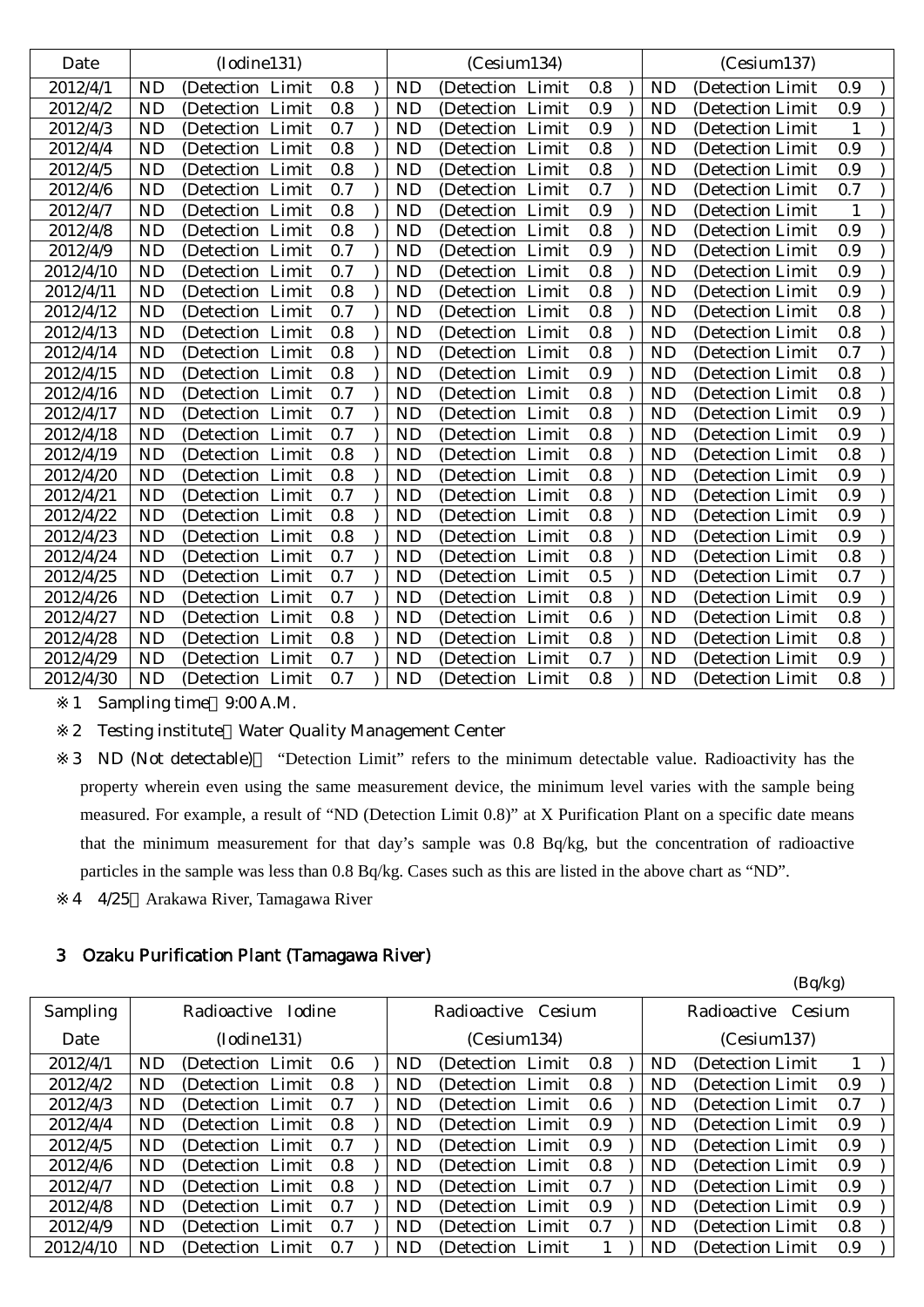| 2012/4/11<br>0.9<br>ND.<br>ND<br>0.8<br>0.7<br>ND<br>(Detection Limit)<br>(Detection Limit<br>(Detection Limit)<br>2012/4/12<br>0.8<br>0.8<br>0.8<br><b>ND</b><br>ND<br>ND.<br>(Detection Limit)<br>(Detection Limit<br>(Detection Limit<br>0.9<br>2012/4/13<br><b>ND</b><br>0.8<br>ND<br>ND<br>0.7<br>(Detection Limit)<br>(Detection Limit<br>(Detection Limit)<br>2012/4/14<br>0.8<br><b>ND</b><br>0.7<br>ND<br>0.8<br>ND<br>(Detection Limit)<br>(Detection Limit<br>(Detection Limit<br>2012/4/15<br>0.8<br>0.8<br><b>ND</b><br>ND<br>0.9<br>ND<br>(Detection Limit<br>(Detection Limit<br>(Detection Limit<br>2012/4/16<br>ND<br>0.8<br>ND<br>0.9<br>0.9<br>(Detection Limit<br>ND<br>(Detection Limit<br>(Detection Limit<br>2012/4/17<br>0.9<br>ND<br>ND<br>0.8<br>0.7<br>ND<br>(Detection Limit)<br>(Detection Limit)<br>(Detection Limit)<br>2012/4/18<br>0.8<br>0.8<br>ND.<br>ND<br>ND<br>(Detection Limit)<br>(Detection Limit<br>(Detection Limit<br>0.8<br>2012/4/19<br>ND<br><b>ND</b><br>0.8<br>ND<br>0.7<br>(Detection Limit)<br>(Detection Limit<br>(Detection Limit<br>2012/4/20<br>ND<br>ND<br>0.8<br>ND<br>0.8<br>(Detection Limit)<br>(Detection Limit<br>0.7<br>(Detection Limit)<br>0.8<br>0.8<br>0.9<br>2012/4/21<br><b>ND</b><br>ND<br>ND<br>(Detection Limit<br>(Detection Limit)<br>(Detection Limit<br>2012/4/22<br><b>ND</b><br>ND<br>0.7<br>ND<br>0.9<br>0.7<br>(Detection Limit)<br>(Detection<br>Limit<br>(Detection Limit<br>2012/4/23<br><b>ND</b><br>0.9<br>0.7<br>ND<br>0.8<br>ND<br>(Detection Limit<br>(Detection Limit)<br>(Detection Limit)<br>0.8<br>2012/4/24<br>0.8<br>ND.<br>0.7<br>ND<br>ND<br>(Detection Limit)<br>(Detection Limit<br>(Detection Limit)<br>2012/4/25<br>0.8<br>0.8<br>ND.<br><b>ND</b><br>0.7<br>ND<br>(Detection Limit)<br>(Detection Limit)<br>(Detection Limit<br>0.8<br>0.9<br>2012/4/26<br>ND<br>0.8<br><b>ND</b><br>ND<br>(Detection Limit)<br>(Detection Limit)<br>(Detection Limit)<br>ND<br>0.8<br>0.9<br>0.9<br>2012/4/27<br>ND<br>ND<br>(Detection Limit<br>(Detection Limit)<br>(Detection Limit)<br>0.7<br>2012/4/28<br><b>ND</b><br>0.7<br>ND<br>0.6<br>ND<br>(Detection Limit)<br>(Detection Limit<br>(Detection Limit<br>2012/4/29<br><b>ND</b><br>(Detection Limit<br>0.8<br>ND<br>0.9<br>ND<br>(Detection Limit)<br>(Detection Limit)<br>2012/4/30<br>ND<br>$0.6\,$<br><b>ND</b><br>0.8<br>0.7<br>ND<br>(Detection Limit)<br>(Detection Limit)<br>(Detection Limit) |  |  |  |  |  |  |  |
|-------------------------------------------------------------------------------------------------------------------------------------------------------------------------------------------------------------------------------------------------------------------------------------------------------------------------------------------------------------------------------------------------------------------------------------------------------------------------------------------------------------------------------------------------------------------------------------------------------------------------------------------------------------------------------------------------------------------------------------------------------------------------------------------------------------------------------------------------------------------------------------------------------------------------------------------------------------------------------------------------------------------------------------------------------------------------------------------------------------------------------------------------------------------------------------------------------------------------------------------------------------------------------------------------------------------------------------------------------------------------------------------------------------------------------------------------------------------------------------------------------------------------------------------------------------------------------------------------------------------------------------------------------------------------------------------------------------------------------------------------------------------------------------------------------------------------------------------------------------------------------------------------------------------------------------------------------------------------------------------------------------------------------------------------------------------------------------------------------------------------------------------------------------------------------------------------------------------------------------------------------------------------------------------------------------------------------------------------------------------------------------------------------------------------------------------------------|--|--|--|--|--|--|--|
|                                                                                                                                                                                                                                                                                                                                                                                                                                                                                                                                                                                                                                                                                                                                                                                                                                                                                                                                                                                                                                                                                                                                                                                                                                                                                                                                                                                                                                                                                                                                                                                                                                                                                                                                                                                                                                                                                                                                                                                                                                                                                                                                                                                                                                                                                                                                                                                                                                                       |  |  |  |  |  |  |  |
|                                                                                                                                                                                                                                                                                                                                                                                                                                                                                                                                                                                                                                                                                                                                                                                                                                                                                                                                                                                                                                                                                                                                                                                                                                                                                                                                                                                                                                                                                                                                                                                                                                                                                                                                                                                                                                                                                                                                                                                                                                                                                                                                                                                                                                                                                                                                                                                                                                                       |  |  |  |  |  |  |  |
|                                                                                                                                                                                                                                                                                                                                                                                                                                                                                                                                                                                                                                                                                                                                                                                                                                                                                                                                                                                                                                                                                                                                                                                                                                                                                                                                                                                                                                                                                                                                                                                                                                                                                                                                                                                                                                                                                                                                                                                                                                                                                                                                                                                                                                                                                                                                                                                                                                                       |  |  |  |  |  |  |  |
|                                                                                                                                                                                                                                                                                                                                                                                                                                                                                                                                                                                                                                                                                                                                                                                                                                                                                                                                                                                                                                                                                                                                                                                                                                                                                                                                                                                                                                                                                                                                                                                                                                                                                                                                                                                                                                                                                                                                                                                                                                                                                                                                                                                                                                                                                                                                                                                                                                                       |  |  |  |  |  |  |  |
|                                                                                                                                                                                                                                                                                                                                                                                                                                                                                                                                                                                                                                                                                                                                                                                                                                                                                                                                                                                                                                                                                                                                                                                                                                                                                                                                                                                                                                                                                                                                                                                                                                                                                                                                                                                                                                                                                                                                                                                                                                                                                                                                                                                                                                                                                                                                                                                                                                                       |  |  |  |  |  |  |  |
|                                                                                                                                                                                                                                                                                                                                                                                                                                                                                                                                                                                                                                                                                                                                                                                                                                                                                                                                                                                                                                                                                                                                                                                                                                                                                                                                                                                                                                                                                                                                                                                                                                                                                                                                                                                                                                                                                                                                                                                                                                                                                                                                                                                                                                                                                                                                                                                                                                                       |  |  |  |  |  |  |  |
|                                                                                                                                                                                                                                                                                                                                                                                                                                                                                                                                                                                                                                                                                                                                                                                                                                                                                                                                                                                                                                                                                                                                                                                                                                                                                                                                                                                                                                                                                                                                                                                                                                                                                                                                                                                                                                                                                                                                                                                                                                                                                                                                                                                                                                                                                                                                                                                                                                                       |  |  |  |  |  |  |  |
|                                                                                                                                                                                                                                                                                                                                                                                                                                                                                                                                                                                                                                                                                                                                                                                                                                                                                                                                                                                                                                                                                                                                                                                                                                                                                                                                                                                                                                                                                                                                                                                                                                                                                                                                                                                                                                                                                                                                                                                                                                                                                                                                                                                                                                                                                                                                                                                                                                                       |  |  |  |  |  |  |  |
|                                                                                                                                                                                                                                                                                                                                                                                                                                                                                                                                                                                                                                                                                                                                                                                                                                                                                                                                                                                                                                                                                                                                                                                                                                                                                                                                                                                                                                                                                                                                                                                                                                                                                                                                                                                                                                                                                                                                                                                                                                                                                                                                                                                                                                                                                                                                                                                                                                                       |  |  |  |  |  |  |  |
|                                                                                                                                                                                                                                                                                                                                                                                                                                                                                                                                                                                                                                                                                                                                                                                                                                                                                                                                                                                                                                                                                                                                                                                                                                                                                                                                                                                                                                                                                                                                                                                                                                                                                                                                                                                                                                                                                                                                                                                                                                                                                                                                                                                                                                                                                                                                                                                                                                                       |  |  |  |  |  |  |  |
|                                                                                                                                                                                                                                                                                                                                                                                                                                                                                                                                                                                                                                                                                                                                                                                                                                                                                                                                                                                                                                                                                                                                                                                                                                                                                                                                                                                                                                                                                                                                                                                                                                                                                                                                                                                                                                                                                                                                                                                                                                                                                                                                                                                                                                                                                                                                                                                                                                                       |  |  |  |  |  |  |  |
|                                                                                                                                                                                                                                                                                                                                                                                                                                                                                                                                                                                                                                                                                                                                                                                                                                                                                                                                                                                                                                                                                                                                                                                                                                                                                                                                                                                                                                                                                                                                                                                                                                                                                                                                                                                                                                                                                                                                                                                                                                                                                                                                                                                                                                                                                                                                                                                                                                                       |  |  |  |  |  |  |  |
|                                                                                                                                                                                                                                                                                                                                                                                                                                                                                                                                                                                                                                                                                                                                                                                                                                                                                                                                                                                                                                                                                                                                                                                                                                                                                                                                                                                                                                                                                                                                                                                                                                                                                                                                                                                                                                                                                                                                                                                                                                                                                                                                                                                                                                                                                                                                                                                                                                                       |  |  |  |  |  |  |  |
|                                                                                                                                                                                                                                                                                                                                                                                                                                                                                                                                                                                                                                                                                                                                                                                                                                                                                                                                                                                                                                                                                                                                                                                                                                                                                                                                                                                                                                                                                                                                                                                                                                                                                                                                                                                                                                                                                                                                                                                                                                                                                                                                                                                                                                                                                                                                                                                                                                                       |  |  |  |  |  |  |  |
|                                                                                                                                                                                                                                                                                                                                                                                                                                                                                                                                                                                                                                                                                                                                                                                                                                                                                                                                                                                                                                                                                                                                                                                                                                                                                                                                                                                                                                                                                                                                                                                                                                                                                                                                                                                                                                                                                                                                                                                                                                                                                                                                                                                                                                                                                                                                                                                                                                                       |  |  |  |  |  |  |  |
|                                                                                                                                                                                                                                                                                                                                                                                                                                                                                                                                                                                                                                                                                                                                                                                                                                                                                                                                                                                                                                                                                                                                                                                                                                                                                                                                                                                                                                                                                                                                                                                                                                                                                                                                                                                                                                                                                                                                                                                                                                                                                                                                                                                                                                                                                                                                                                                                                                                       |  |  |  |  |  |  |  |
|                                                                                                                                                                                                                                                                                                                                                                                                                                                                                                                                                                                                                                                                                                                                                                                                                                                                                                                                                                                                                                                                                                                                                                                                                                                                                                                                                                                                                                                                                                                                                                                                                                                                                                                                                                                                                                                                                                                                                                                                                                                                                                                                                                                                                                                                                                                                                                                                                                                       |  |  |  |  |  |  |  |
|                                                                                                                                                                                                                                                                                                                                                                                                                                                                                                                                                                                                                                                                                                                                                                                                                                                                                                                                                                                                                                                                                                                                                                                                                                                                                                                                                                                                                                                                                                                                                                                                                                                                                                                                                                                                                                                                                                                                                                                                                                                                                                                                                                                                                                                                                                                                                                                                                                                       |  |  |  |  |  |  |  |
|                                                                                                                                                                                                                                                                                                                                                                                                                                                                                                                                                                                                                                                                                                                                                                                                                                                                                                                                                                                                                                                                                                                                                                                                                                                                                                                                                                                                                                                                                                                                                                                                                                                                                                                                                                                                                                                                                                                                                                                                                                                                                                                                                                                                                                                                                                                                                                                                                                                       |  |  |  |  |  |  |  |
|                                                                                                                                                                                                                                                                                                                                                                                                                                                                                                                                                                                                                                                                                                                                                                                                                                                                                                                                                                                                                                                                                                                                                                                                                                                                                                                                                                                                                                                                                                                                                                                                                                                                                                                                                                                                                                                                                                                                                                                                                                                                                                                                                                                                                                                                                                                                                                                                                                                       |  |  |  |  |  |  |  |

1 Sampling time 9:00 A.M.

2 Testing institute Water Quality Management Center

3 ND (Not detectable) "Detection Limit" refers to the minimum detectable value. Radioactivity has the property wherein even using the same measurement device, the minimum level varies with the sample being measured. For example, a result of "ND (Detection Limit 0.8)" at X Purification Plant on a specific date means that the minimum measurement for that day's sample was 0.8 Bq/kg, but the concentration of radioactive particles in the sample was less than 0.8 Bq/kg. Cases such as this are listed in the above chart as "ND".

# 4 Higashi-murayama Purification Plant (Arakawa River, Tamagawa River)

|           |           |                    |       |     |           |                    |       |     |           | (Bq/kg)               |     |  |
|-----------|-----------|--------------------|-------|-----|-----------|--------------------|-------|-----|-----------|-----------------------|-----|--|
| Sampling  |           | Radioactive Iodine |       |     |           | Radioactive Cesium |       |     |           | Radioactive<br>Cesium |     |  |
| Date      |           | (Iodine131)        |       |     |           | (Cesium134)        |       |     |           | (Cesium137)           |     |  |
| 2012/4/1  | <b>ND</b> | (Detection Limit   |       | 0.7 | <b>ND</b> | (Detection Limit   |       | 0.8 | <b>ND</b> | (Detection Limit      | 0.8 |  |
| 2012/4/2  | <b>ND</b> | (Detection)        | Limit | 0.7 | <b>ND</b> | (Detection Limit   |       | 0.8 | <b>ND</b> | (Detection Limit      | 0.8 |  |
| 2012/4/3  | <b>ND</b> | (Detection Limit   |       | 0.8 | <b>ND</b> | (Detection Limit   |       | 0.9 | <b>ND</b> | (Detection Limit      | 0.8 |  |
| 2012/4/4  | <b>ND</b> | (Detection Limit   |       | 0.7 | <b>ND</b> | (Detection Limit   |       | 1   | <b>ND</b> | (Detection Limit      | 0.8 |  |
| 2012/4/5  | ND        | (Detection Limit   |       | 0.7 | <b>ND</b> | (Detection Limit   |       | 0.6 | <b>ND</b> | (Detection Limit      | 0.8 |  |
| 2012/4/6  | <b>ND</b> | (Detection Limit   |       | 0.8 | <b>ND</b> | (Detection Limit   |       | 0.8 | <b>ND</b> | (Detection Limit      | 1   |  |
| 2012/4/7  | ND        | (Detection Limit   |       | 0.7 | <b>ND</b> | (Detection Limit)  |       | 0.9 | <b>ND</b> | (Detection Limit      | 0.9 |  |
| 2012/4/8  | ND        | (Detection Limit   |       | 0.8 | ND        | (Detection Limit   |       | 0.9 | <b>ND</b> | (Detection Limit      | 0.9 |  |
| 2012/4/9  | ND        | (Detection Limit   |       | 0.8 | ND        | (Detection Limit   |       | 0.8 | ND        | (Detection Limit      | 0.9 |  |
| 2012/4/10 | <b>ND</b> | (Detection Limit   |       | 0.7 | <b>ND</b> | (Detection Limit   |       | 0.9 | <b>ND</b> | (Detection Limit      | 0.8 |  |
| 2012/4/11 | <b>ND</b> | (Detection Limit   |       | 0.8 | <b>ND</b> | (Detection Limit   |       | 0.8 | <b>ND</b> | (Detection Limit      | 0.8 |  |
| 2012/4/12 | <b>ND</b> | (Detection Limit   |       | 0.8 | <b>ND</b> | (Detection Limit   |       | 0.9 | <b>ND</b> | (Detection Limit      | 0.9 |  |
| 2012/4/13 | ND        | (Detection Limit)  |       | 0.7 | <b>ND</b> | (Detection Limit)  |       | 0.8 | <b>ND</b> | (Detection Limit      | 0.9 |  |
| 2012/4/14 | <b>ND</b> | (Detection Limit   |       | 0.8 | <b>ND</b> | (Detection Limit   |       | 0.7 | <b>ND</b> | (Detection Limit      | 0.9 |  |
| 2012/4/15 | ND        | (Detection Limit   |       | 0.7 | ND        | (Detection Limit)  |       | 0.8 | <b>ND</b> | (Detection Limit      | 0.9 |  |
| 2012/4/16 | ND        | (Detection Limit   |       | 0.7 | <b>ND</b> | (Detection Limit   |       | 0.8 | ND        | (Detection Limit      | 0.8 |  |
| 2012/4/17 | ND        | (Detection Limit)  |       | 0.7 | ND        | (Detection Limit   |       | 0.8 | <b>ND</b> | (Detection Limit      | 0.9 |  |
| 2012/4/18 | <b>ND</b> | (Detection Limit   |       | 0.8 | <b>ND</b> | (Detection Limit   |       | 0.8 | <b>ND</b> | (Detection Limit      | 0.9 |  |
| 2012/4/19 | <b>ND</b> | (Detection)        | Limit | 0.8 | <b>ND</b> | (Detection Limit   |       | 0.7 | <b>ND</b> | (Detection Limit      | 0.8 |  |
| 2012/4/20 | <b>ND</b> | (Detection Limit   |       | 0.6 | <b>ND</b> | (Detection Limit   |       | 0.8 | <b>ND</b> | (Detection Limit      | 0.8 |  |
| 2012/4/21 | ND        | (Detection)        | Limit | 0.8 | <b>ND</b> | (Detection)        | Limit | 0.8 | <b>ND</b> | (Detection Limit      | 0.9 |  |
| 2012/4/22 | <b>ND</b> | (Detection Limit)  |       | 0.8 | <b>ND</b> | (Detection Limit   |       | 0.8 | <b>ND</b> | (Detection Limit      | 0.9 |  |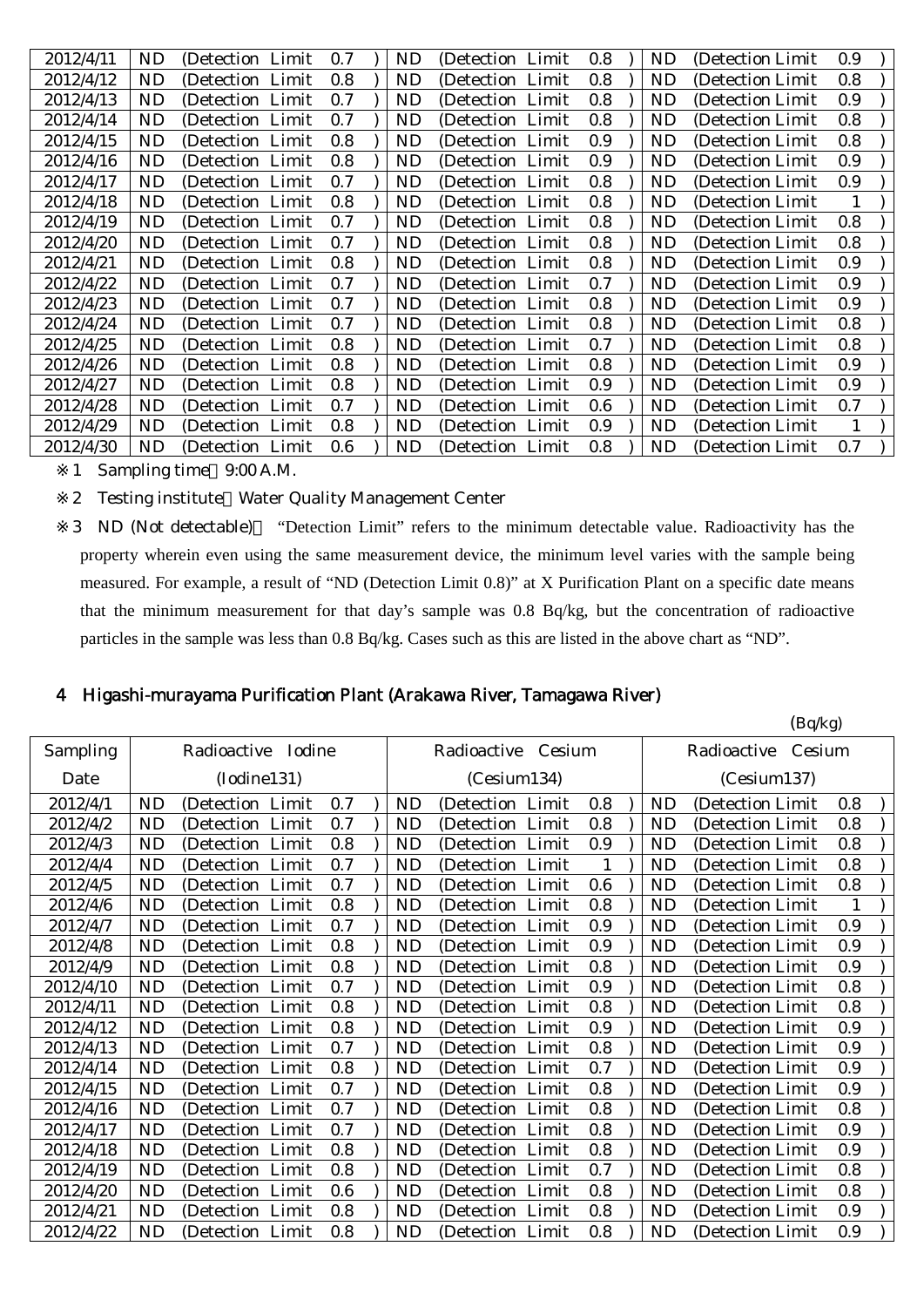| 2012/4/23 | ND | (Detection Limit) | 0.7 | ND. | (Detection Limit) | 0.9 | ND.       | (Detection Limit) | 0.9 |  |
|-----------|----|-------------------|-----|-----|-------------------|-----|-----------|-------------------|-----|--|
| 2012/4/24 | ND | (Detection Limit) | 0.8 | ND. | (Detection Limit) | 0.8 | ND.       | (Detection Limit) | 0.9 |  |
| 2012/4/25 | ND | (Detection Limit) | 0.8 | ND  | (Detection Limit) | 0.6 | ND        | (Detection Limit) | 0.6 |  |
| 2012/4/26 | ND | (Detection Limit) | 0.7 | ND. | (Detection Limit) | 0.7 | ND.       | (Detection Limit) | 0.7 |  |
| 2012/4/27 | ND | (Detection Limit) | 0.8 | ND  | (Detection Limit) | 0.8 | <b>ND</b> | (Detection Limit) | 0.8 |  |
| 2012/4/28 | ND | (Detection Limit) | 0.8 | ND. | (Detection Limit) | 0.9 | ND.       | (Detection Limit) | 0.9 |  |
| 2012/4/29 | ND | (Detection Limit) | 0.8 | ND. | (Detection Limit) | 0.8 | ND.       | (Detection Limit) | 0.8 |  |
| 2012/4/30 | ND | (Detection Limit) | 0.7 | ND  | (Detection Limit) | 0.8 | ND.       | (Detection Limit) | 0.8 |  |
|           |    |                   |     |     |                   |     |           |                   |     |  |

1 Sampling time 9:00 A.M.

2 Testing institute Water Quality Management Center

3 ND (Not detectable) "Detection Limit" refers to the minimum detectable value. Radioactivity has the property wherein even using the same measurement device, the minimum level varies with the sample being measured. For example, a result of "ND (Detection Limit 0.8)" at X Purification Plant on a specific date means that the minimum measurement for that day's sample was 0.8 Bq/kg, but the concentration of radioactive particles in the sample was less than 0.8 Bq/kg. Cases such as this are listed in the above chart as "ND".

4 4/25 Tamagawa River

#### 5 Nagasawa Purification Plant (Sagamigawa River)

|           |           |                      |     |           |                    |         |           | (Bq/kg)            |     |  |
|-----------|-----------|----------------------|-----|-----------|--------------------|---------|-----------|--------------------|-----|--|
| Sampling  |           | Radioactive Iodine   |     |           | Radioactive Cesium |         |           | Radioactive Cesium |     |  |
| Date      |           | (Iodine131)          |     |           | (Cesium134)        |         |           | (Cesium137)        |     |  |
| 2012/4/1  | <b>ND</b> | (Detection Limit     | 0.7 | <b>ND</b> | (Detection Limit   | 0.9     | <b>ND</b> | (Detection Limit   | 0.8 |  |
| 2012/4/2  | <b>ND</b> | (Detection Limit     | 0.7 | <b>ND</b> | (Detection Limit   | 0.8     | <b>ND</b> | (Detection Limit   | 0.8 |  |
| 2012/4/3  | <b>ND</b> | (Detection Limit     | 0.7 | <b>ND</b> | (Detection Limit   | 0.8     | <b>ND</b> | (Detection Limit   | 0.8 |  |
| 2012/4/4  | <b>ND</b> | (Detection Limit     | 0.8 | <b>ND</b> | (Detection Limit   | 0.9     | <b>ND</b> | (Detection Limit   | 0.9 |  |
| 2012/4/5  | <b>ND</b> | (Detection Limit     | 0.7 | <b>ND</b> | (Detection Limit   | 0.6     | <b>ND</b> | (Detection Limit   | 0.8 |  |
| 2012/4/6  | <b>ND</b> | Limit<br>(Detection) | 0.8 | <b>ND</b> | (Detection Limit   | 0.8     | <b>ND</b> | (Detection Limit   | 0.8 |  |
| 2012/4/7  | <b>ND</b> | (Detection Limit     | 0.8 | <b>ND</b> | (Detection Limit   | 0.7     | <b>ND</b> | (Detection Limit   | 0.9 |  |
| 2012/4/8  | <b>ND</b> | (Detection Limit     | 0.7 | <b>ND</b> | (Detection Limit   | 0.7     | <b>ND</b> | (Detection Limit   | 0.9 |  |
| 2012/4/9  | <b>ND</b> | (Detection Limit     | 0.8 | <b>ND</b> | (Detection Limit   | 0.8     | <b>ND</b> | (Detection Limit)  | 0.8 |  |
| 2012/4/10 | <b>ND</b> | (Detection Limit     | 0.8 | <b>ND</b> | (Detection Limit   | 0.7     | <b>ND</b> | (Detection Limit   | 0.8 |  |
| 2012/4/11 | <b>ND</b> | (Detection Limit     | 0.7 | <b>ND</b> | (Detection Limit   | $0.8\,$ | <b>ND</b> | (Detection Limit   | 0.9 |  |
| 2012/4/12 | <b>ND</b> | (Detection Limit     | 0.7 | <b>ND</b> | (Detection Limit   | 0.8     | <b>ND</b> | (Detection Limit   | 0.9 |  |
| 2012/4/13 | <b>ND</b> | (Detection Limit     | 0.8 | <b>ND</b> | (Detection Limit   | 0.9     | <b>ND</b> | (Detection Limit   | 0.9 |  |
| 2012/4/14 | <b>ND</b> | (Detection Limit     | 0.8 | <b>ND</b> | (Detection Limit   | 0.8     | <b>ND</b> | (Detection Limit   | 0.9 |  |
| 2012/4/15 | <b>ND</b> | (Detection Limit     | 0.8 | <b>ND</b> | (Detection Limit   | 0.9     | <b>ND</b> | (Detection Limit   | 0.8 |  |
| 2012/4/16 | <b>ND</b> | (Detection Limit     | 0.8 | <b>ND</b> | (Detection Limit   | 0.7     | <b>ND</b> | (Detection Limit   | 0.8 |  |
| 2012/4/17 | <b>ND</b> | (Detection Limit     | 0.7 | <b>ND</b> | (Detection Limit   | 0.9     | <b>ND</b> | (Detection Limit   | 0.9 |  |
| 2012/4/18 | <b>ND</b> | (Detection Limit     | 0.7 | <b>ND</b> | (Detection Limit   | 0.8     | <b>ND</b> | (Detection Limit)  | 0.9 |  |
| 2012/4/19 | <b>ND</b> | (Detection Limit     | 0.8 | <b>ND</b> | (Detection Limit   | 0.8     | <b>ND</b> | (Detection Limit   | 0.9 |  |
| 2012/4/20 | <b>ND</b> | Limit<br>(Detection) | 0.8 | <b>ND</b> | (Detection Limit   | 0.8     | <b>ND</b> | (Detection Limit   | 0.8 |  |
| 2012/4/21 | <b>ND</b> | (Detection Limit     | 0.8 | <b>ND</b> | (Detection Limit   | 0.9     | <b>ND</b> | (Detection Limit   | 0.8 |  |
| 2012/4/22 | <b>ND</b> | (Detection Limit     | 0.7 | <b>ND</b> | (Detection Limit   | 0.9     | <b>ND</b> | (Detection Limit   | 0.9 |  |
| 2012/4/23 | <b>ND</b> | (Detection Limit     | 0.8 | <b>ND</b> | (Detection Limit   | 0.9     | <b>ND</b> | (Detection Limit   | 0.7 |  |
| 2012/4/24 | <b>ND</b> | (Detection<br>Limit  | 0.7 | <b>ND</b> | (Detection Limit   | 0.8     | <b>ND</b> | (Detection Limit   | 0.9 |  |
| 2012/4/25 | <b>ND</b> | (Detection Limit     | 0.7 | <b>ND</b> | (Detection Limit   | 0.6     | <b>ND</b> | (Detection Limit   | 0.9 |  |
| 2012/4/26 | <b>ND</b> | (Detection Limit     | 0.8 | <b>ND</b> | (Detection Limit   | 0.9     | <b>ND</b> | (Detection Limit   | 0.9 |  |
| 2012/4/27 | <b>ND</b> | Limit<br>(Detection) | 0.7 | <b>ND</b> | (Detection Limit   | 0.8     | <b>ND</b> | (Detection Limit   | 0.9 |  |
| 2012/4/28 | <b>ND</b> | (Detection Limit     | 0.7 | <b>ND</b> | (Detection Limit   | 0.8     | <b>ND</b> | (Detection Limit)  | 0.8 |  |
| 2012/4/29 | <b>ND</b> | (Detection Limit     | 0.7 | <b>ND</b> | (Detection Limit   | 0.9     | <b>ND</b> | (Detection Limit   | 0.9 |  |
| 2012/4/30 | <b>ND</b> | (Detection Limit     | 0.7 | <b>ND</b> | (Detection Limit   | 0.6     | <b>ND</b> | (Detection Limit   | 0.9 |  |

1 Sampling time 9:00 A.M.

2 Testing institute Water Quality Management Center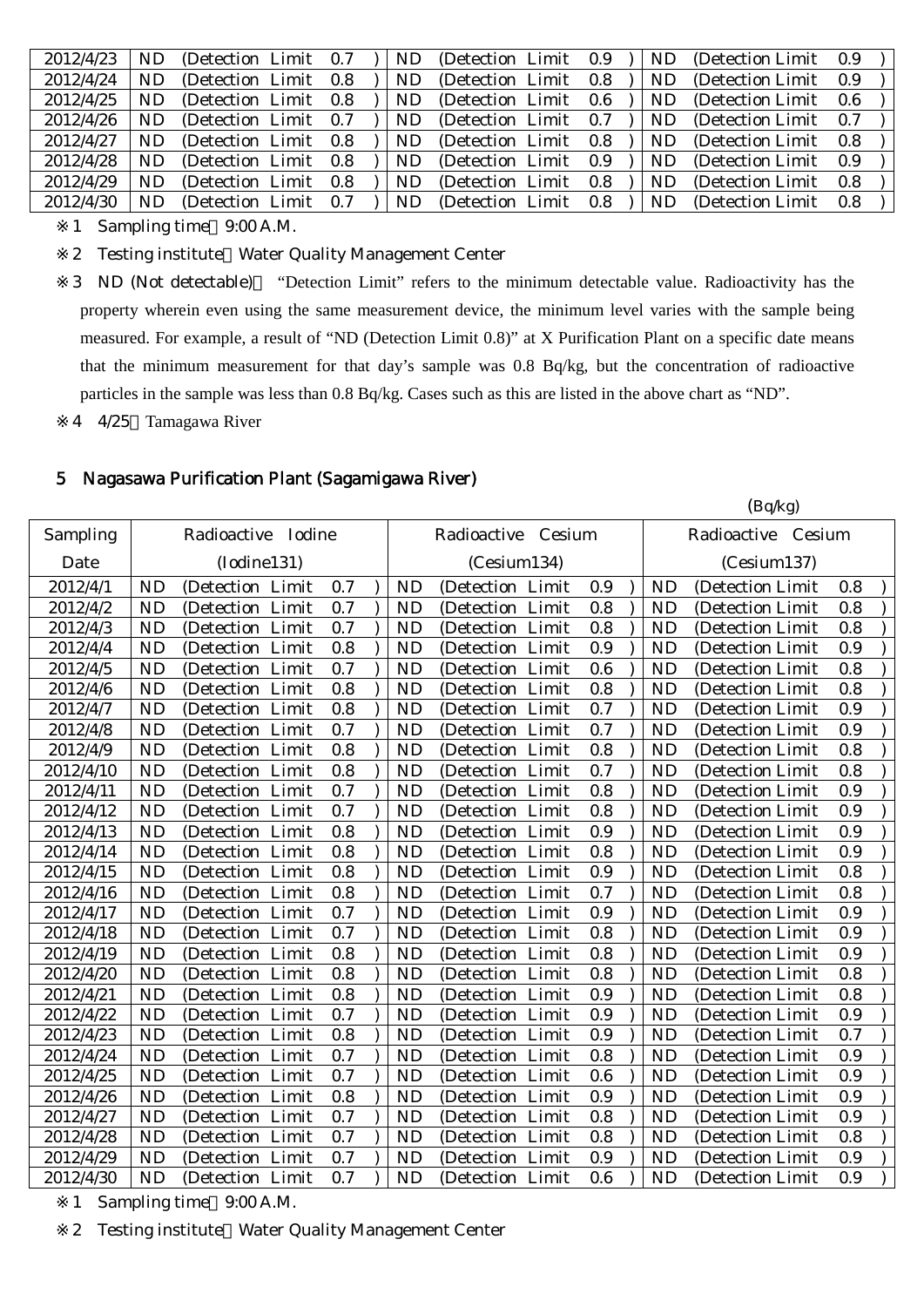3 ND (Not detectable) "Detection Limit" refers to the minimum detectable value. Radioactivity has the property wherein even using the same measurement device, the minimum level varies with the sample being measured. For example, a result of "ND (Detection Limit 0.8)" at X Purification Plant on a specific date means that the minimum measurement for that day's sample was 0.8 Bq/kg, but the concentration of radioactive particles in the sample was less than 0.8 Bq/kg. Cases such as this are listed in the above chart as "ND".

|                 |    |                       |       |    |                    |     |    | $(Dq \nvert \nvert R)$    |     |
|-----------------|----|-----------------------|-------|----|--------------------|-----|----|---------------------------|-----|
| <b>Sampling</b> |    | Radioactive Iodine    |       |    | Radioactive Cesium |     |    | <b>Radioactive Cesium</b> |     |
| Date            |    | Iodine 131            |       |    | Cesium 134         |     |    | Cesium 137                |     |
| 2012/4/2        | ND | (Detection Limit 0.7) |       | ND | (Detection Limit)  | 0.8 | ND | (Detection Limit 0.9)     |     |
| 2012/4/9        | ND | (Detection Limit 0.8) |       | ND | (Detection Limit)  | 0.8 | ND | (Detection Limit 0.9)     |     |
| 2012/4/16       | ND | (Detection Limit)     | 0.7   | ND | (Detection Limit)  | 0.8 | ND | (Detection Limit)         | 0.9 |
| 2012/4/23       | ND | (Detection Limit)     | - 0.8 | ND | (Detection Limit)  | 0.8 | ND | (Detection Limit)         | 0.9 |
| 2012/4/30       | ND | (Detection Limit)     | 0.7   | ND | (Detection Limit)  | 0.7 | ND | (Detection Limit 0.6)     |     |
|                 |    |                       |       |    |                    |     |    |                           |     |

 $(D - A - A)$ 

#### 6 Misato Purification Plant (Edogawa River)

1 Sampling time 9:00 A.M.

2 Testing institute Water Quality Management Center

3 ND (Not detectable) "Detection Limit" refers to the minimum detectable value. Radioactivity has the property wherein even using the same measurement device, the minimum level varies with the sample being measured. For example, a result of "ND (Detection Limit 0.8)" at X Purification Plant on a specific date means that the minimum measurement for that day's sample was 0.8 Bq/kg, but the concentration of radioactive particles in the sample was less than 0.8 Bq/kg. Cases such as this are listed in the above chart as "ND".

# 7 Misono Purification Plant (Ara River)

|                 |    |                       |     |    |                    |     |    | (Bq/kg)            |     |
|-----------------|----|-----------------------|-----|----|--------------------|-----|----|--------------------|-----|
| <b>Sampling</b> |    | Radioactive Iodine    |     |    | Radioactive Cesium |     |    | Radioactive Cesium |     |
| Date            |    | Iodine 131            |     |    | Cesium 134         |     |    | Cesium 137         |     |
| 2012/4/3        | ND | (Detection Limit 0.7) |     | ND | (Detection Limit)  | 0.8 | ND | (Detection Limit)  | 0.6 |
| 2012/4/10       | ND | (Detection Limit 0.7) |     | ND | (Detection Limit)  | 0.9 | ND | (Detection Limit)  | 0.8 |
| 2012/4/17       | ND | (Detection Limit 0.8) |     | ND | (Detection Limit)  | 0.8 | ND | (Detection Limit)  | 0.7 |
| 2012/4/24       | ND | (Detection Limit)     | 0.8 | ND | (Detection Limit)  | 0.8 | ND | (Detection Limit)  | 0.9 |

1 Sampling time 9:00 A.M.

2 Testing institute Water Quality Management Center

3 ND (Not detectable) "Detection Limit" refers to the minimum detectable value. Radioactivity has the property wherein even using the same measurement device, the minimum level varies with the sample being measured. For example, a result of "ND (Detection Limit 0.8)" at X Purification Plant on a specific date means that the minimum measurement for that day's sample was 0.8 Bq/kg, but the concentration of radioactive particles in the sample was less than 0.8 Bq/kg. Cases such as this are listed in the above chart as "ND".

# 8 Kinuta Purification Plant (Tamagawa River)

|                 |    |                       |     |           |                    |     |    | (Bq/kg)            |     |  |
|-----------------|----|-----------------------|-----|-----------|--------------------|-----|----|--------------------|-----|--|
| <b>Sampling</b> |    | Radioactive Iodine    |     |           | Radioactive Cesium |     |    | Radioactive Cesium |     |  |
| Date            |    | Iodine 131            |     |           | Cesium 134         |     |    | Cesium 137         |     |  |
| 2012/4/4        | ND | (Detection Limit 0.8) |     | <b>ND</b> | (Detection Limit)  | 0.8 | ND | (Detection Limit)  | 0.8 |  |
| 2012/4/11       | ND | (Detection Limit 0.7) |     | ND        | (Detection Limit)  | 0.6 | ND | (Detection Limit)  | 0.8 |  |
| 2012/4/18       | ND | (Detection Limit 0.9) |     | ND        | (Detection Limit)  | 0.7 | ND | (Detection Limit)  |     |  |
| 2012/4/25       | ND | (Detection Limit)     | 0.7 | ND        | (Detection Limit)  | 0.5 | ND | (Detection Limit)  | 0.8 |  |

1 Sampling time 9:00 A.M.